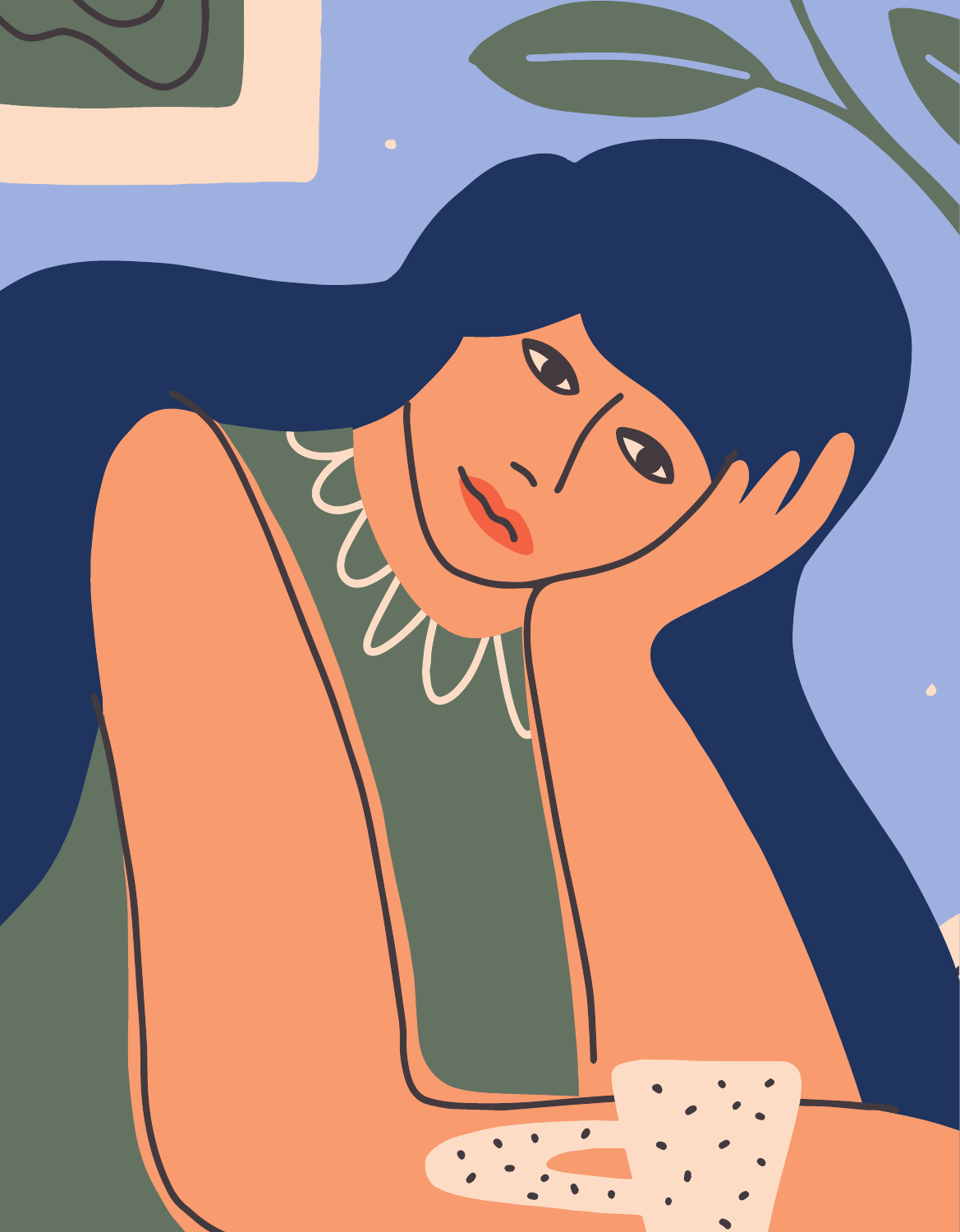# **Both ends OF THE CANDLE**

## ADDRESSING THE INDIVIDUAL AND SYSTEMIC ASPECTS OF PHYSICAL BURNOUT

BY SARAH BOURDON, RCC

arolyn often thinks about leaving<br>her job, something she never wou<br>have imagined a few years back. *A*<br>a registered nurse case manager ir<br>a busy urban hospital and a paren<br>to a young child, two years of wo<br>and high-intensi her job, something she never would have imagined a few years back. As a registered nurse case manager in a busy urban hospital and a parent to a young child, two years of worry and high-intensity work have taken a serious physical toll.

"The burnout symptoms I have experienced were present at the beginning of the first wave of the pandemic, but I was able to manage it OK. During this current pandemic wave, it seems worse and much more difficult to manage," says Carolyn, noting an increase in fatigue and exhaustion, ongoing insomnia, irritability, mood swings, anxiety, and low mood. "I know I have definitely used more sick time this past year due to the mental burnout from the job. More than I have my entire career as a nurse."

The pandemic continues to amplify already stressful aspects of frontline jobs and has added ever-changing physical demands. The difficulty of the last several months in particular, with daily staff shortages and pressure to discharge patients quickly, has Carolyn considering a career change. Each day, she worries about the risk of bringing COVID from her workplace into her home and possibly passing it on

to high-risk family members. She struggles with not having enough mental stamina to support her family after she gets home from work. Carolyn describes most days as "almost impossible."

For Zoey, a secondary school art teacher and parent of two children, trying to balance work and home creates a state of unrelenting exhaustion with little chance for meaningful rest or rejuvenation. She experiences daily fatigue, muscle spasms, headaches, and back and neck pain.

"The mild pain increases fatigue and a lack of desire, which manifests as inertia. Bursts of productivity lead to greater fatigue," describes Zoey. "This impacts my ability to organize my classroom, complete all teacher and parent tasks and not 'drop the ball,' plan experiential or interactive learning, and continue to live meaningfully in a virtual and in-person pandemic world. Everything seems like it's too much. But somehow it gets done and burnout increases, without the rest and nourishment required to rebuild, recharge, recalibrate."

Zoey and Carolyn are not alone. The American Psychological Association's 2021 Work and Well-being Survey of over 1,500 U.S. adult workers noted that 79 per cent of employees had experienced work-related stress in the month before the survey. Nearly 60 per cent of employees reported negative impacts of work-related stress, including lack of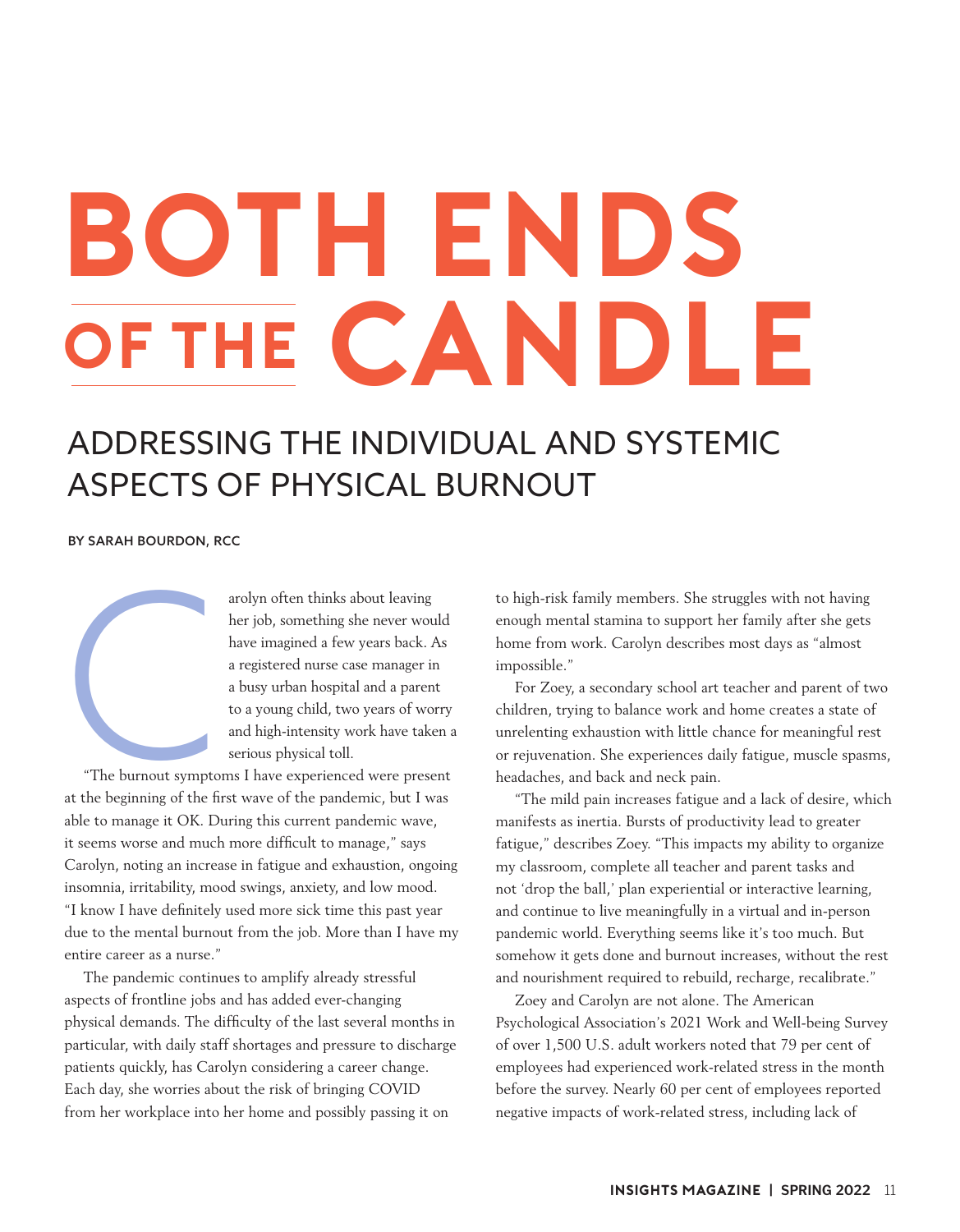interest, motivation, energy, and effort at work. Since 2019, there was a 38 per cent increase in burnout, with 36 per cent reporting cognitive weariness, 32 per cent reporting emotional exhaustion, and 44 per cent reporting physical fatigue.<sup>1</sup>

The pandemic has increased demands at home and work, resulting in more time in front of screens, less physical activity, decreased sleep eating habits.

decreased sleep quality, and less healthy eating habits. For many, navigating the grind of daily pandemic life can make it difficult to recognize and piece apart the signs of physical burnout. Many people assume their symptoms are normal for this difficult time and believe they should just push through, but those in the health care field say it is important to notice and address the signs of longterm burnout.

Andrea Whelan, a Vancouver Islandbased naturopathic doctor, explains:



These statistics and the personal stories shared by Zoey and Carolyn underscore the cost and heartbreak of physical burnout. As the demands of the pandemic far exceed resources, people are in pain.

### **WHAT DOES PHYSICAL BURNOUT LOOK LIKE?**

Frontline workers are not the only group reporting physical burnout. Across a range of demographics — people working from home, families, seniors, students, vulnerable folks — the pandemic has increased demands at home and work, resulting in more time in front of screens, less physical activity,

"Often patients don't recognize when they are burnt out, as many of these symptoms creep up over time and can be explained by other conditions. Once I mention it sounds like they are experiencing burnout, often it clicks right away."

When talking with a patient, Dr. Whelan often takes it as a clue when the patient says they are "easily overwhelmed by small things, barely getting through their day, and often repeating behaviours that they so want to change" but can't because they are so tired, depleted, and feel like they lack the control to change their circumstances. "I've experienced this

myself, and it's an awful place to be."

In her practice, Dr. Whelan most often sees the effects of burnout in the form of symptoms such as fatigue, insomnia, headaches, anxiety, depression, weight gain or inability to lose weight, digestive issues, and increased allergies and infections. Studies have gone as far as to link burnout to serious conditions such as type 2 diabetes, coronary heart disease, respiratory problems, and severe injuries.<sup>2</sup>

Physical pain is also very often connected with burnout. Annmarie Scanlan, a registered physiotherapist in Victoria, finds that burnout presents as an underlying cause of pain more frequently in her patients since the start of the pandemic.

"People don't come to physio with the primary complaint that they're burnt out, but it's pretty easy to pick it up," says Scanlan. "Starting around the end of 2020, it began to be obvious. There were signs of fatigue, being out of a routine, and low mood, often from a sense that nothing was really exciting and there was nothing to look forward to."

Scanlan most commonly treats neck and back pain, jaw pain, and headaches. She highlights back pain, in particular, as having a clear link to chronic stress due to the close proximity of the sympathetic nervous system and thoracic spine. Scanlan also notes that patients' chronic areas of pain are often reactivated during periods of intense stress and elevated stress hormones.

"Conditions such as depression can lead to more pain experiences. There is a lot of connection in pain science between people catastrophizing and attaching meaning to pain," Scanlan says, offering the example of a person with a sore back assuming that they will end up permanently injured. "When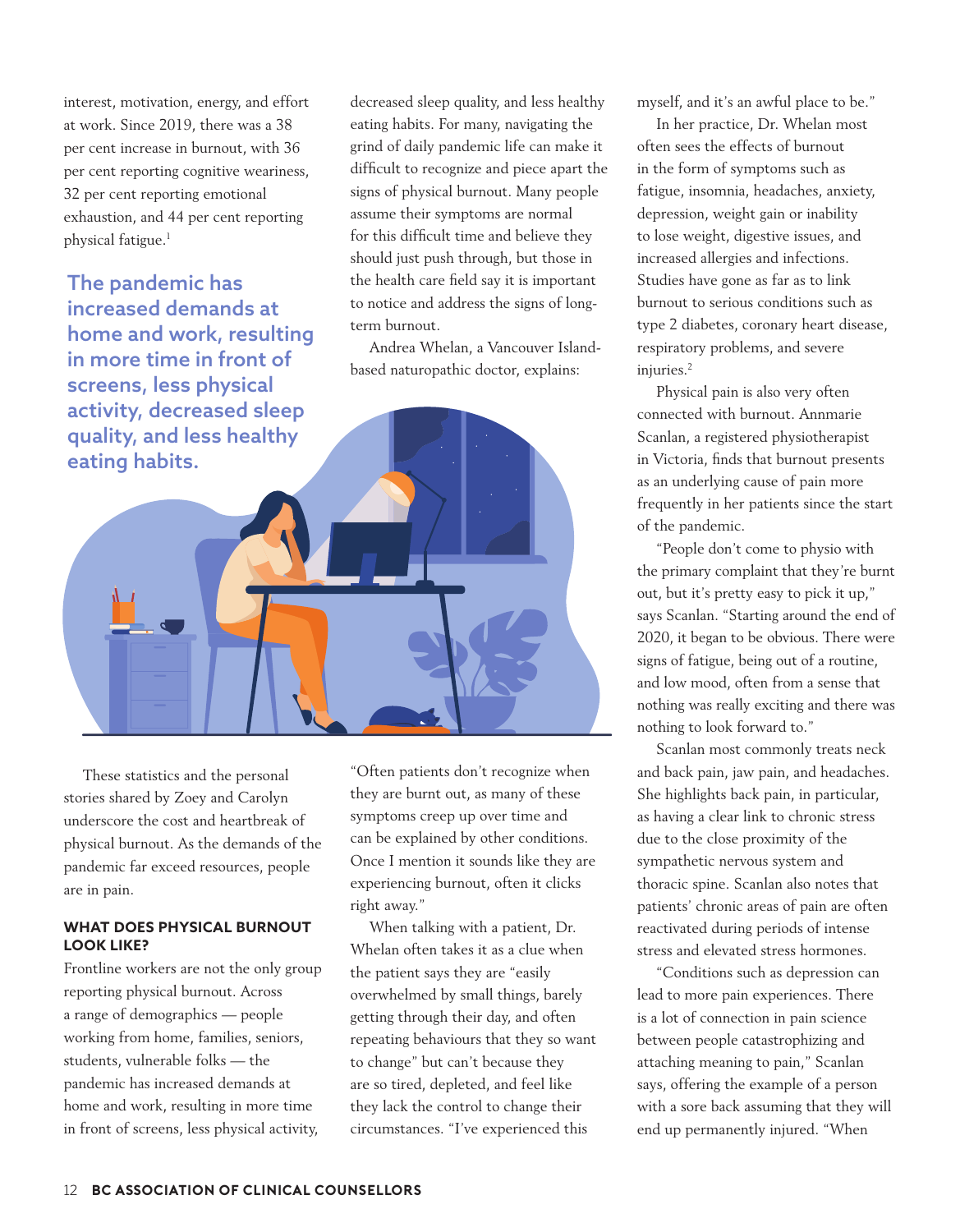people go to the extreme, that can lead to an increased level of chronic pain."

Anxiety about reduced access to health care and postponement of medical appointments and procedures since the start of the pandemic has further exacerbated many patients' physical burnout symptoms. Scanlan observes that when people do not feel cared for, both physical complaints and worry increase. She offers the example of a recent patient who could not get an appointment with a doctor, so instead came to see Scanlan to seek a diagnosis for a serious medical issue that she was not qualified to diagnose. This story, she explains, points to the importance of accessible care and the dangers of widening gaps in the health care system.

Decreased daily movement is also playing a significant role in physical symptoms, such as muscle tension. Scanlan points out that this may not even be movement that people

acknowledge as being exercise, such as a brief walk to work. Many people are more sedentary with the switch to at-home work, and Scanlan has seen an increasing number of patients presenting with neck pain due to extended computer use and poor ergonomics. Using movement and ergonomics as a way of getting people to acknowledge burnout can be quite effective, especially for those patients who find it easier to seek treatment for physical pain than for mental health issues.

"People sometimes have a hard time talking about burnout or anxiety, but they have an easy time with ergonomics or movement, so it's a safe way to address the problem," Scanlan says.

#### **DEEPER ROOTS OF PHYSICAL BURNOUT**

Burnout is often described as the result of too much demand or "overload." In her extensive research on workplace

burnout, social psychologist Christina Maslach outlines the idea that work overload depletes a person's capacity to meet the demands of the job and leaves little opportunity to rest, recover, and restore balance.3

Maslach's work identified three dimensions of the burnout experience: the exhaustion dimension (wearing out, loss of energy, depletion, debilitation, and fatigue), the cynicism dimension or depersonalization (negative or inappropriate attitudes towards clients, irritability, loss of idealism, and withdrawal), and the inefficacy dimension or reduced personal accomplishment (reduced productivity or capability, low morale, and an inability to cope).4

Though Maslach's work pertains specifically to workplace stress, these dimensions and the concept of overload can be applied to the demands of daily life beyond the workplace, including



Scanlan most commonly treats neck and back pain, jaw pain, and headaches. She highlights back pain, in particular, as having a clear link to chronic stress due to the close proximity of the sympathetic nervous system and thoracic spine.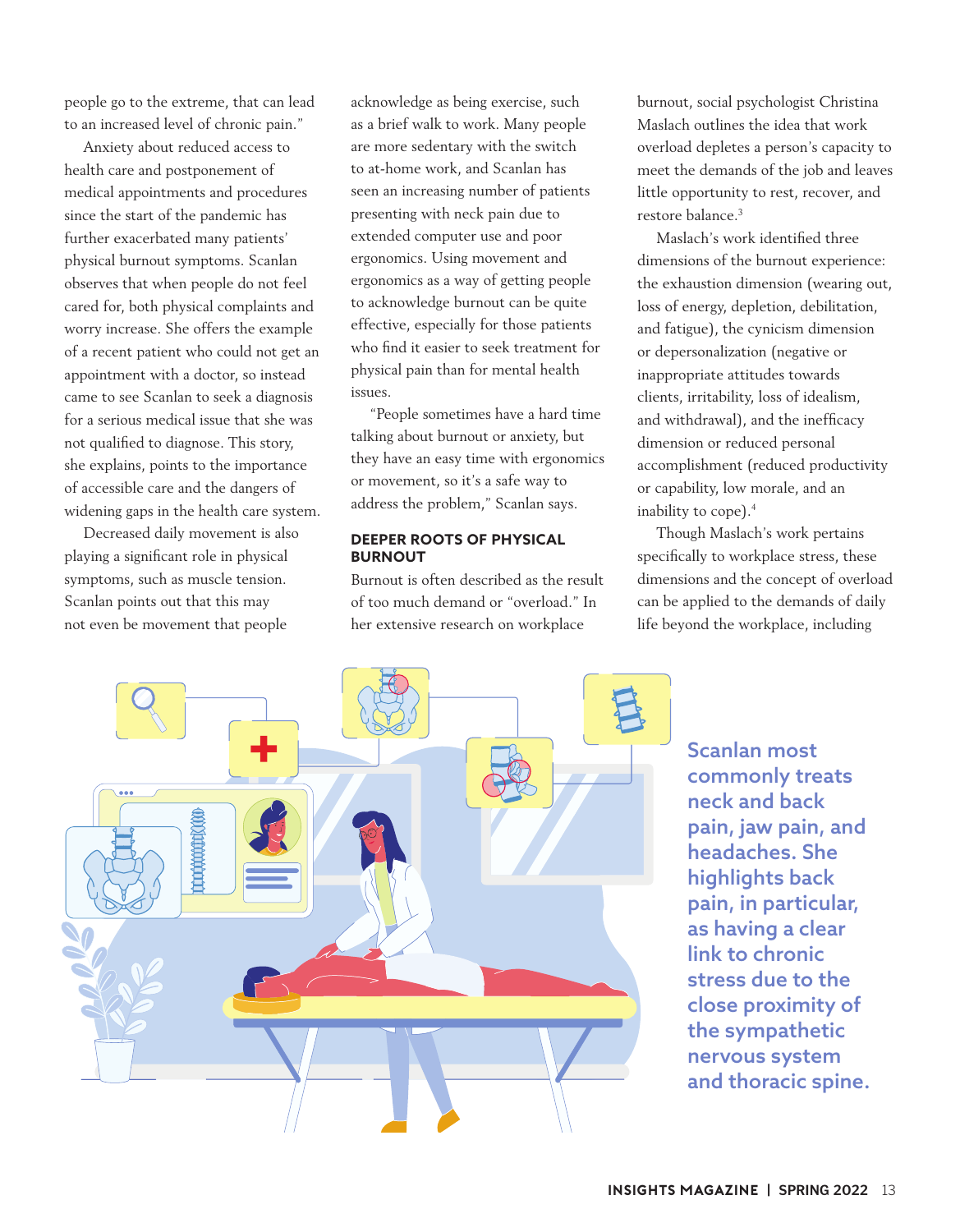

The American Psychological Association's 2021 Work and Well-being Survey of over 1,500 U.S. adult workers noted that 79 per cent of employees had experienced workrelated stress in the month before the survey.



Nearly 60 per cent of employees reported negative impacts of work-related stress, including lack of interest, motivation, energy, and effort at work.

Since 2019, there was a

increase in burnout, with **38%**

36 per cent reporting cognitive weariness

32 per cent **r**eporting emotional exhaustion

44 per cent reporting physical fatigue



In a 2021 study of burnout rates in emergency department staff from two hospitals, an astounding 74 per cent indicated they were experiencing burnout. family responsibilities, health issues, and managing basic tasks. With the pandemic complicating so many areas of life, it makes sense that burnout is widespread.

According to Dr. Andrea Whelan, while chronic stress is an overarching cause of burnout, there is more to it. "I like to explain burnout as a condition where the body can no longer compensate in response to all of its internal and external demands. These demands are not only mental or emotional in nature, but also an accumulation of physiological stressors in the body," she emphasizes, adding that physiological stressors might include blood sugar imbalances, inflammation and immune dysfunction, bacterial imbalances in the digestive system, hormonal imbalances, nutrient deficiencies, and environmental toxins.

Since the beginning of the pandemic, Dr. Whelan has seen a notable increase in patients presenting with emotional distress and lack of connection, which can decrease motivation to attend to physical health.

"We rely so heavily on our social connections and activities to fill us up that, without this, life can be so much of a grind," explains Dr. Whelan. "One major change I've been witnessing is a general increase in anger and sadness from the current state of society and endless restrictions. The isolation has been devastating to many. I have seen how this has contributed to low energy states and, as a result, a strong lack of will to make healthy individual choices to help prevent or heal from burnout."

To add to the negative input of chronic stress and demand, Dr. Whelan adds the lack of positive inputs also makes a person that much more vulnerable to burnout. These include a balanced nutrient-rich diet, sufficient

sleep, regular exercise, time for relaxation and reflection, as well as strong and supportive relationships, and a sense of purpose and belonging. "Without at least some of these in place, the chronic stressors only drive the body into a greater state of imbalance and leave people feeling so unlike themselves."

### **SYSTEMIC CHANGES NEEDED TO ADDRESS BURNOUT**

The fields of nursing and education provide compelling lenses through which to view the complexity of burnout. In health care settings, exhausted nurses are scrambling to meet endless needs within a stretched system. Within schools, the workload continues to grow as teachers try to support the emotional health of students and colleagues. As these roles become increasingly complex due to deeper issues around social justice and trauma, burnout extends to emotional demoralization, feelings of societal betrayal, secondary trauma, compassion fatigue, and moral distress, all of which impact physical health.

In a 2021 study of burnout rates in emergency department staff from two hospitals, an astounding 74 per cent indicated they were experiencing burnout.5 Maslach's work sheds light on the causes of the strain seen in helping professions: "Within such occupations, the prevailing norms are to be selfless and put others' needs first; to work long hours and do whatever it takes to help a client or patient or student; to go the extra mile and to give one's all." These norms place stress on workers to sacrifice personal wellness and rest in order to meet the demands of the job. Adding to this, writes Maslach, the organizational environments for these jobs are shaped by "various social, political, and economic factors (such as funding cutbacks or